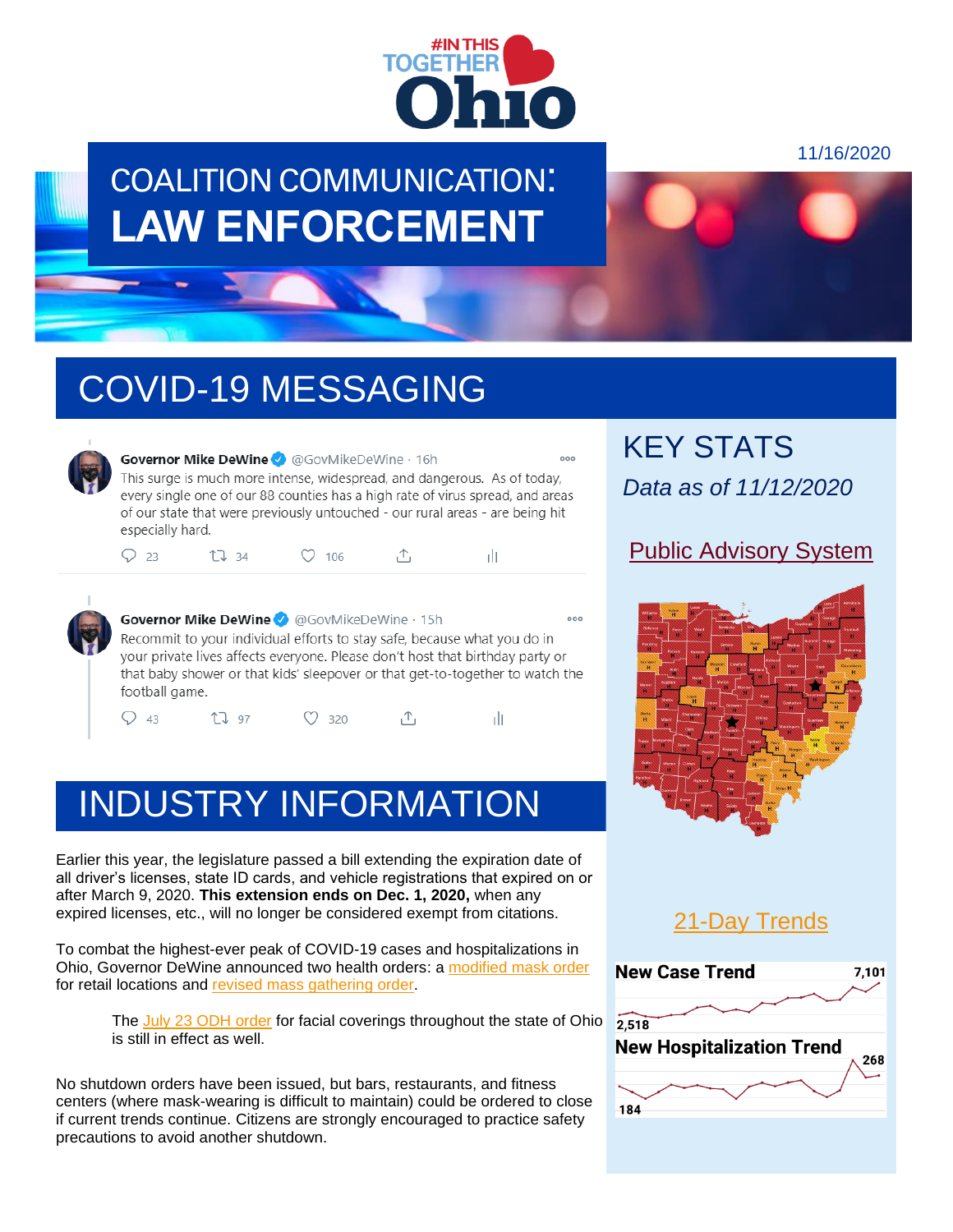# SUGGESTED SOCIAL MEDIA POSTS

 $\#$ COVID19 is surging in Ohio  $\Box$  Let's work together to dial back the spread. Social distancing is important, and we will distance as much as possible during interactions with the public. Please do the same. Social distancing works & it saves lives. #InThisTogetherOhio **(Link to Mousetrap video listed in resources)**

Stick to the facts. It's a myth that only older people can get seriously sick with **#COVID19**. Symptoms can be severe no matter how old you are. More coronavirus facts:<https://bit.ly/3lkpg2o> #InThisTogetherOhio #MasksOnOhio **(Use graphic found [here\)](https://bit.ly/3eRD95P)**

**IV** Attention [community] businesses: The @OHDeptofHealth now requires you to post a sign at your entrances alerting customers to Ohio's mask mandate. Here are two ready-made posters you can print:<https://bit.ly/2UnB2xf>and<https://bit.ly/38AjiH4>**(Add image found [here\)](https://twitter.com/GovMikeDeWine/status/1326948594625208321?s=20)**

# TALKING POINTS FOR YOU

The entire state of Ohio is at a high incidence for coronavirus spread. Ohio's rural areas are being hit especially hard.

At the end of September, Ohio averaged 1,000 new cases a day. On Nov. 12, Ohio reported more than 7,000 new cases in 24 hours.

Ohio's hospitals currently report an adequate level of bed space, PPE, and ventilators, however, there are concerns of low staffing as more and more healthcare workers are impacted by community spread. Hospitals report that this could affect their ability to care for patients in as soon as two weeks, requiring less urgent care to be postponed.

A vaccine may be available as soon as next month, but members of our community must pull together until then. Everyone should recommit themselves to practice basic safety measures: washing hands, wearing masks, social distancing, and avoiding gatherings.

In words that are often attributed to Winston Churchill during WWII, "When you are going through hell, keep going!" We need everyone to keep going – don't stop taking safety precautions! What you do in your private lives impacts everyone.

**Please use these talking points and social media posts to help amplify the message about the importance of slowing the spread of COVID-19. High spread impacts the health of your employees and the public and encouraging safe practices will help slow the spread in your community.**

### RESOURCES

#### **HASHTAGS TO USE**

#InThisTogetherOhio #MasksOnOhio #StaySafeOhio #ResponsibleRestartOhio



**[Posters/Signs](https://coronavirus.ohio.gov/wps/portal/gov/covid-19/responsible-restart-ohio/Posters-and-Signs/Posters-and-Signs)**



#### **[Mousetrap PSA](https://www.youtube.com/watch?v=o4PnSYAqQHU&feature=youtu.be)**



**[Text of](https://bit.ly/3kojag0)  [Governor's](https://bit.ly/3kojag0)  [Statewide](https://bit.ly/3kojag0)  [Address](https://bit.ly/3kojag0)**



**[Where to Get](https://coronavirus.ohio.gov/wps/portal/gov/covid-19/testing-ch-centers)  [Tested](https://coronavirus.ohio.gov/wps/portal/gov/covid-19/testing-ch-centers)**